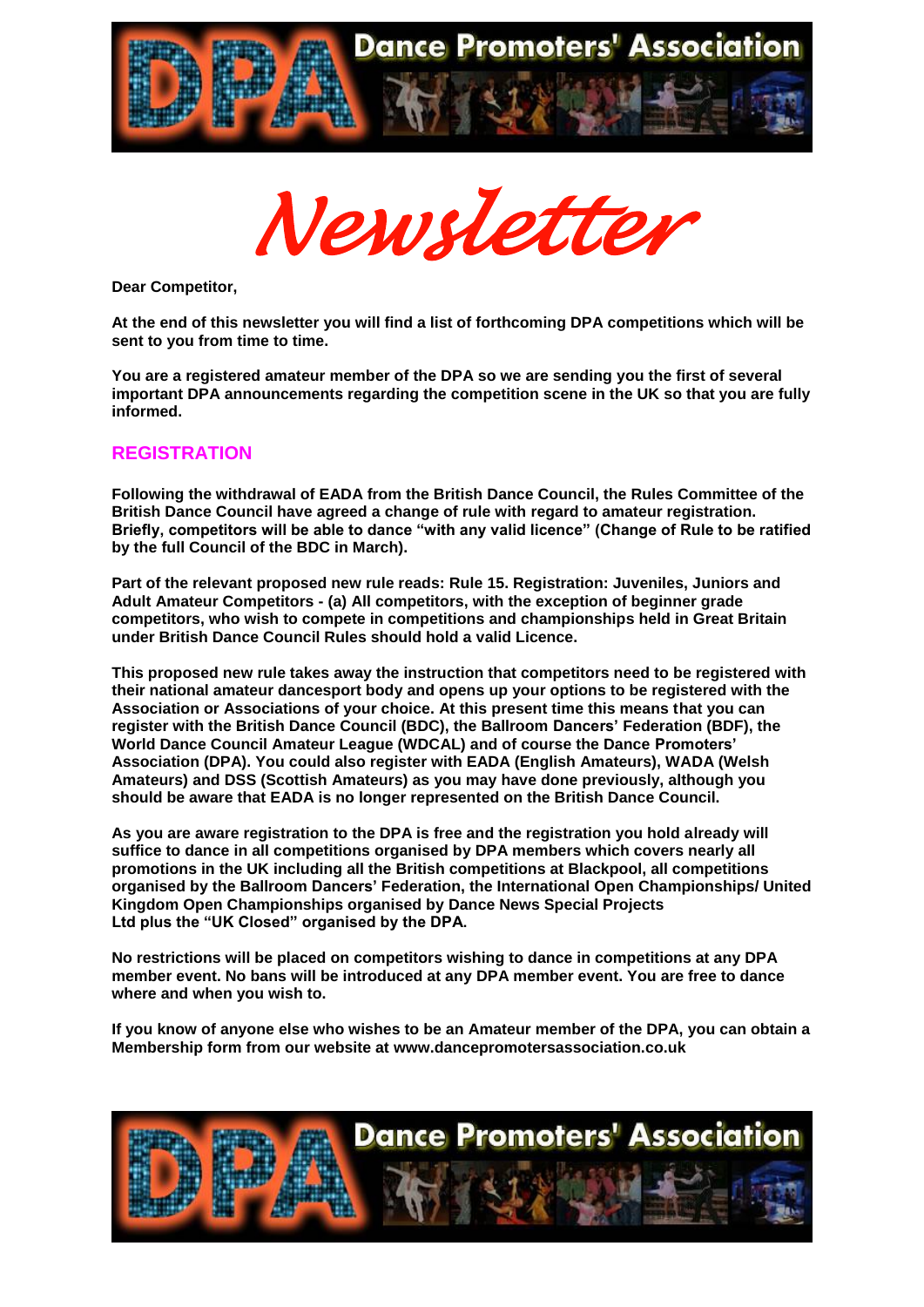

#### **DPA CHARTS**

#### **In Support of British Dance Council Championships**

**In order to support the competitors and to support all BDC Championships, a new DPA Chart System, covering Amateur Ballroom, Amateur Latin, Senior 1 (Over 35), Senior 11 (Over 45), Senior 111 (Over 55) Ballroom, Senior 1 (Over 35), Senior 11 (Over 45) Latin, Junior Ballroom, Junior Latin, Juvenile Ballroom, Juvenile Latin competitors, is in the process of being established. Full details will be sent to you as soon as possible upon completion.**

#### **DPA OVERSEAS**

**The DPA is to introduce an Overseas Division for promoters in order to create a worldwide forum for organisers of competitions to unite and create a dynamic group of like-minded organisations providing a whole series of competitive events across the world which are "Open to ALL". Application is invited from promoters across the world to join this exciting new venture. Application Forms can be found on our website [www.dancepromotersassociation.co.uk](http://www.dancepromotersassociation.co.uk/)**

**Further details will be released shortly.**

**We are closing this newsletter from the DPA with the next month's list of DPA competitions in the UK. Further future events can be obtained from our website at [www.dancepromotersassociation.co.uk](http://www.dancepromotersassociation.co.uk/)**

**Enjoy your dancing.**

**If you have any questions please contact a member of the Management Executive Committee of the Dance Promoters' Association who are**

**Nigel Horrocks (Chairman) David Trueman (Secretary) Jackie Conway (Treasurer) John Leach Mark Lunn David Douglass Robert Barley Derrick Squires Richard Hopkins Margaret Redmond Stan Page (Honorary President)**

**Newsletter issued to Amateur Members of the Dance Promoters Association by the Management Executive Committee of the Dance Promoters' Association.**